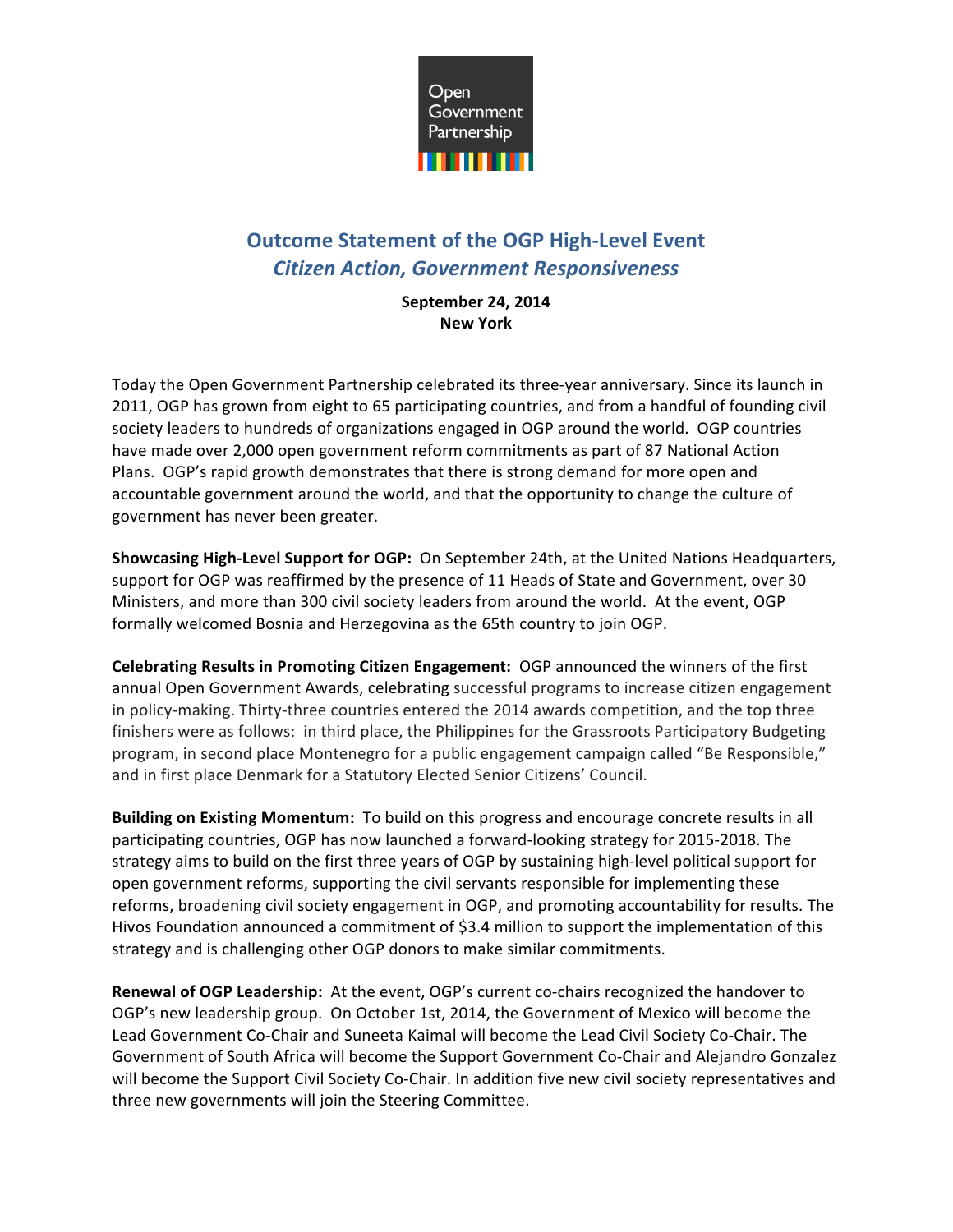**Securing New Pledges of Support for OGP Implementation:** The High-Level Event ended with the announcement of new pledges from OGP countries to support each other in implementing their OGP commitments. These peer exchange activities are designed to build a more active and supportive network of open government reformers around the world. A total of 30 countries have made new pledges on issues such as access to information, open data, budget transparency, citizen engagement and corruption.

In addition, 13 Civil Society organizations have made new pledges to mobilize their networks to get involved in the OGP process in one or more participating countries. OGP's five Working Groups and five Multilateral Partners each made pledges of support to help countries make more ambitious commitments and implement them. The pledges are summarized below.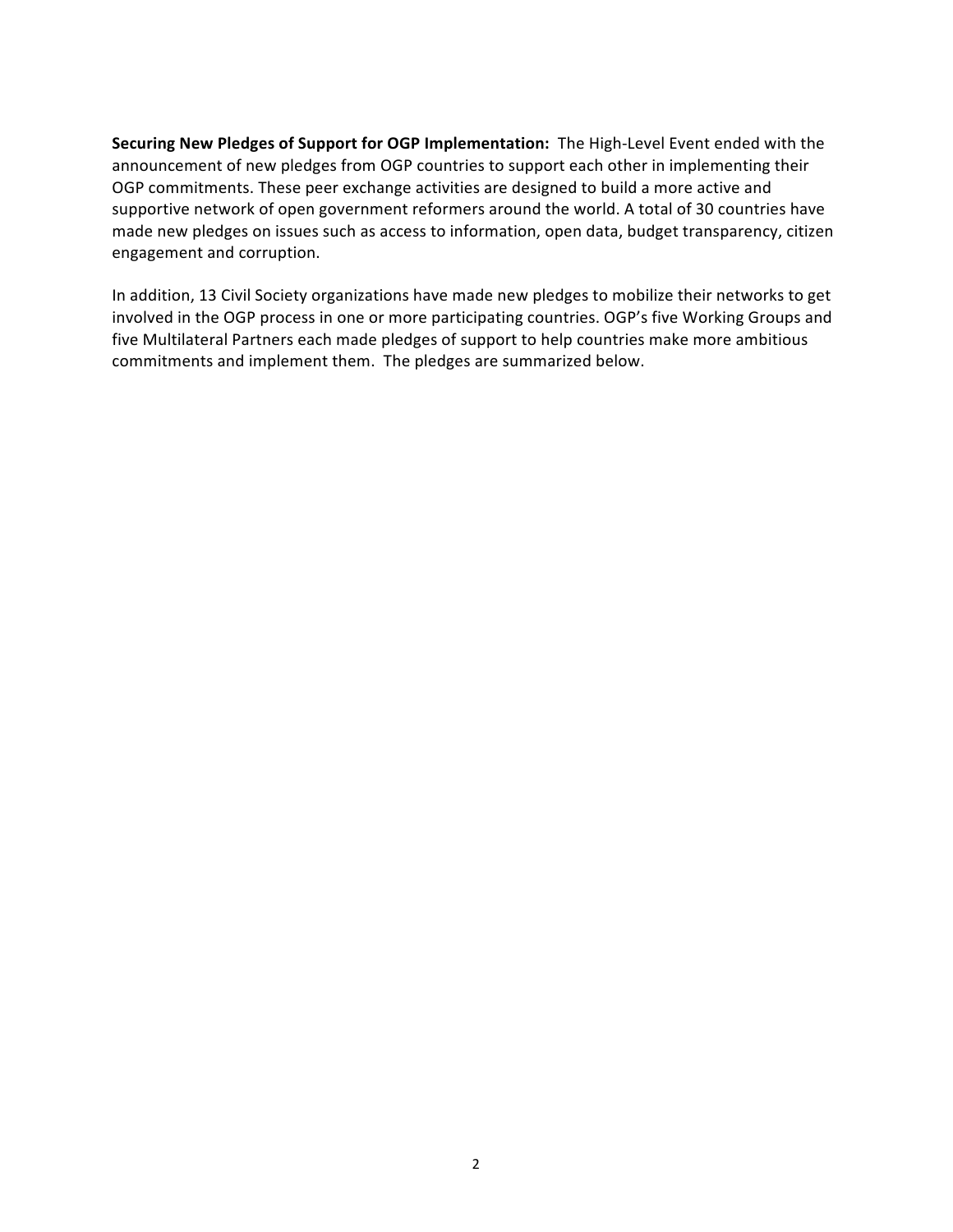## **Annex of Pledges**

#### *New Participating Countries:*

**Bosnia and Herzegovina** has submitted its letter of intent to participate in OGP.

**France** will complete its first National Action Plan in the coming months.

**Malawi** will complete its first National Action Plan in the coming months.

**Tunisia** published its first National Action Plan on September 23rd, 2014, and pledges to implement it fully over the next two years.

#### *Participating countries pledge support to their peers:*

**Brazil** offers support on implementing an access to information law, from drafting the bill to making the law work.

**Canada** will support the creation of open government commitments both at home and abroad with a focus on enhanced international collaboration on peer review, national action plans, and open data. 

**Chile** offers assistance on implementing and monitoring access to information law at a national level.

**Columbia** will leverage experience from "Urna de Cristal" - a channel for citizens to ask questions and the government responds - to help with implementation of citizen participation in ICT.

**Costa Rica** will support the development a social dialogue with citizens and civil society organizations to promote the joint creation of public policy and initiatives.

**Croatia** will share experiences in the area of improving government responsiveness as key to meaningful citizens engagement.

**El Salvador** offers to support countries in the region to organize hackathons to develop targeted transparency software.

**Finland** pledges to support the implementation of the OGP national action plan through a network of civil servants that also promotes exchanges of best practices between different public institutions.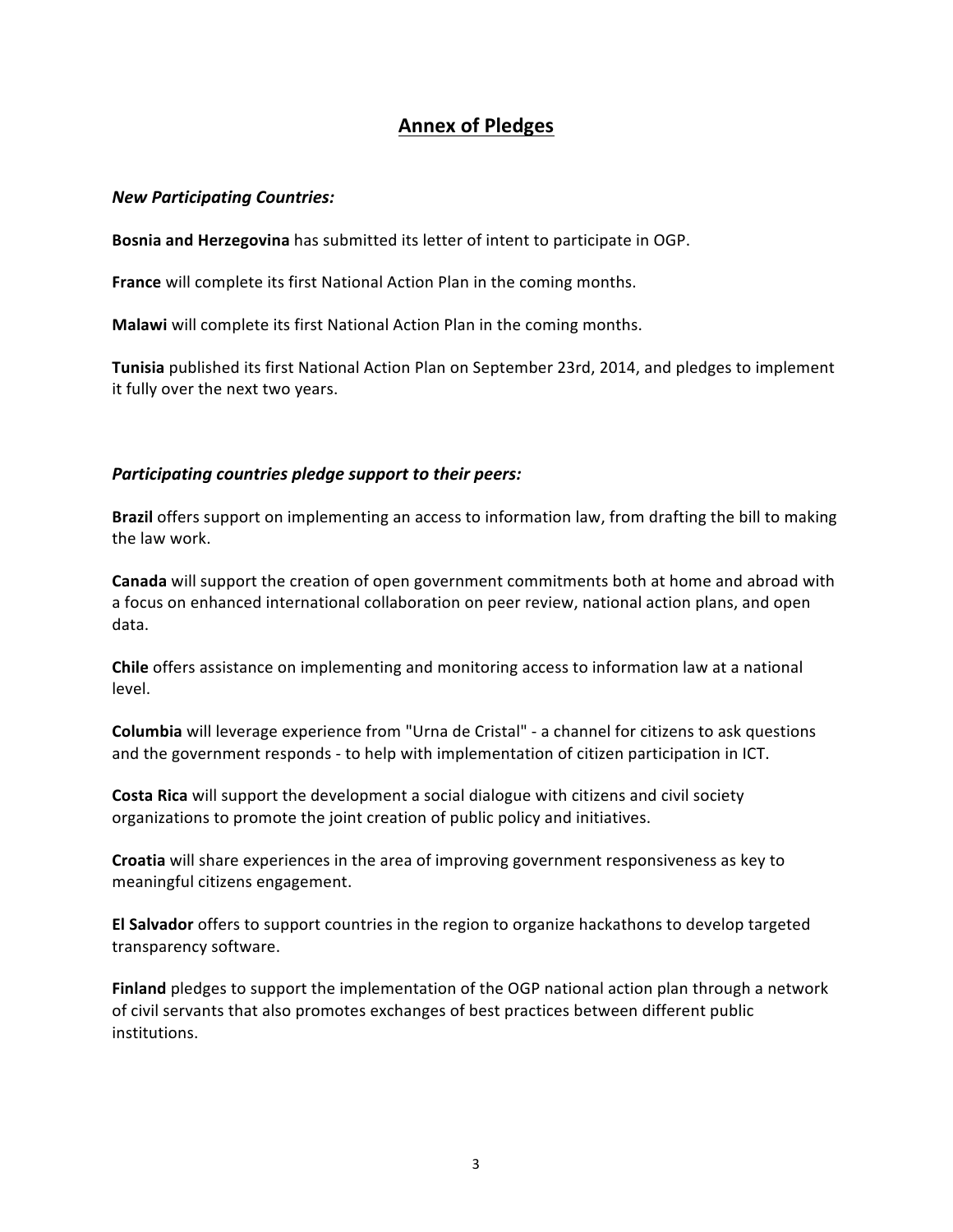**Greece** commits to assisting countries implement access to information law and enhance transparency and public deliberation by sharing knowledge accumulated from the country's flagship Transparency Program.

**Hungary** offers its experience in teaching integrity for public officials including train the trainer workshop and curriculum development.

**Indonesia** offers its experience in natural resources governance particularly through its role as a Co-Anchor of the Openness in Natural Resources Working Group.

**Ireland** will share best practice, knowledge and expertise with its Northern Ireland counterparts and assist each other in relation to Open Data.

**Italy** is committed to promoting transparency on public spending and to empower citizens in playing a stronger role in shaping local development.

**Mexico** pledges to work with countries in bringing open government principles to practice, consolidating a true partnership between governments and civil society, making this initiative a platform for global cooperation and exchange.

**Moldova** commits to enforce the Open Data Policy to increase transparency, improve service delivery, and fight corruption.

**The Netherlands** will share experience on open data, informal approach of public service and innovative ways of involving civil society.

**Norway** will contribute to sharing how to establish and regulate an independent Post-Employment Committee for politicians.

**Panama** will share expertise in the area of access to public information to increase transparency, accountability and participation.

**The Philippines** commits to providing assistance in the areas of Civil Society Engagement, particularly participatory budgeting, and Open Data.

**Sierra Leone** will assist other countries in developing strong civil society and civic engagement activities in an innovative and sustainable manner.

**The Slovak Republic** pledges to promote Open Data in order to improve government transparency as well as non-government and business re-use of data.

**South Africa** will deepen community participation in public affairs through citizen-based monitoring of government performance in order to strengthen public accountability and drive service delivery improvements.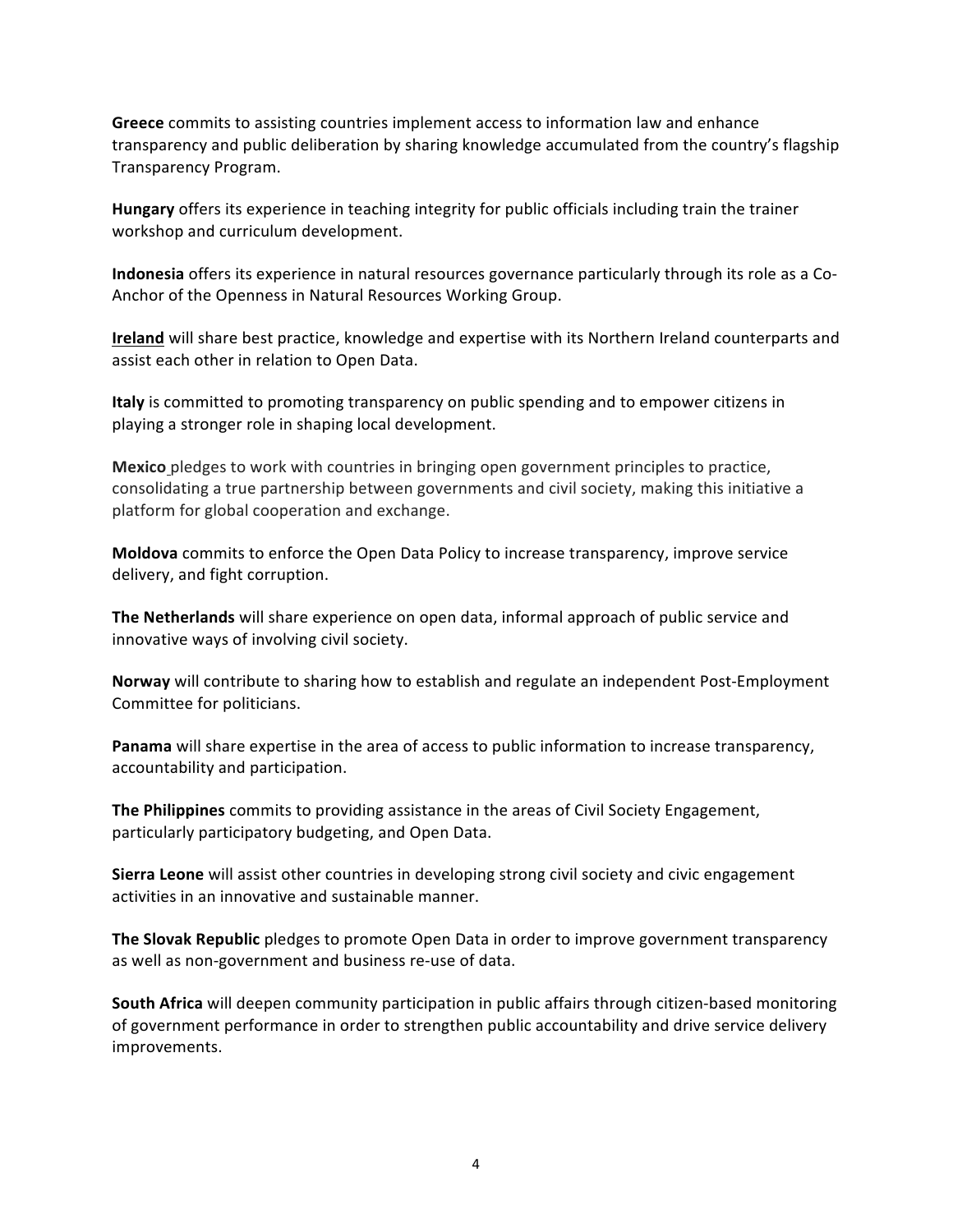**Sweden** supports countries in monitoring aid transparency as well as developing International Aid Transparency Initiative (IATI) commitments and a transparency guarantee.

**The United States** will work with countries to globalize the open data movement and make government-held data more accessible to the public.

**The United Kingdom** commits to keep all of its national open data tools free for anyone to reuse, and to provide advice and documentation on how to use them.

**Uruguay** will support implementation of activities related to open data, access to information law and e-participation, including strategy formalization and implementation of public consultation process. 

### *Civil Society Organizations pledge to promote OGP:*

Article 19 will promote the inclusion of access to information and public participation by governments in design of Sustainable Development Goals and the accompanying indicators. Along with that, Article 19 will provide assistance to local communities and policy makers on use of RTI to achieve development rights including right to water, health, land and education.

**CAFOD** will support the UK commitments to transparency, accountability and participation by offering experience on what works in international development.

**Global Integrity** is keen to help civil society organisations and governments in OGP countries to assess whether citizens are able to use information to track and influence the use of public resources to deliver public services.

**Integrity Action** offers advice and support on innovative ways of engaging civil society, business and government, and enabling citizen feedback and collective problem solving to close the feedback loop and improve services in Africa, Asia, Europe and the Middle East.

**International Budget Partnership** supports civil society organizations in 30 countries in making use of the IBP real time data tool to push for more ambitious commitments on fiscal transparency.

**IREX-Ukraine** is working to ensure all Ukrainians have free access to government information and tools through the country's network of public libraries.

**Hivos** contributes \$3.4 million to the Open Government Partnership 4 year strategy and will actively support civil society engagement in 8 countries.

**Making All Voices Count** will support national and local OGP processes and commitments in Ghana, Philippines and South Africa over the next 3 years.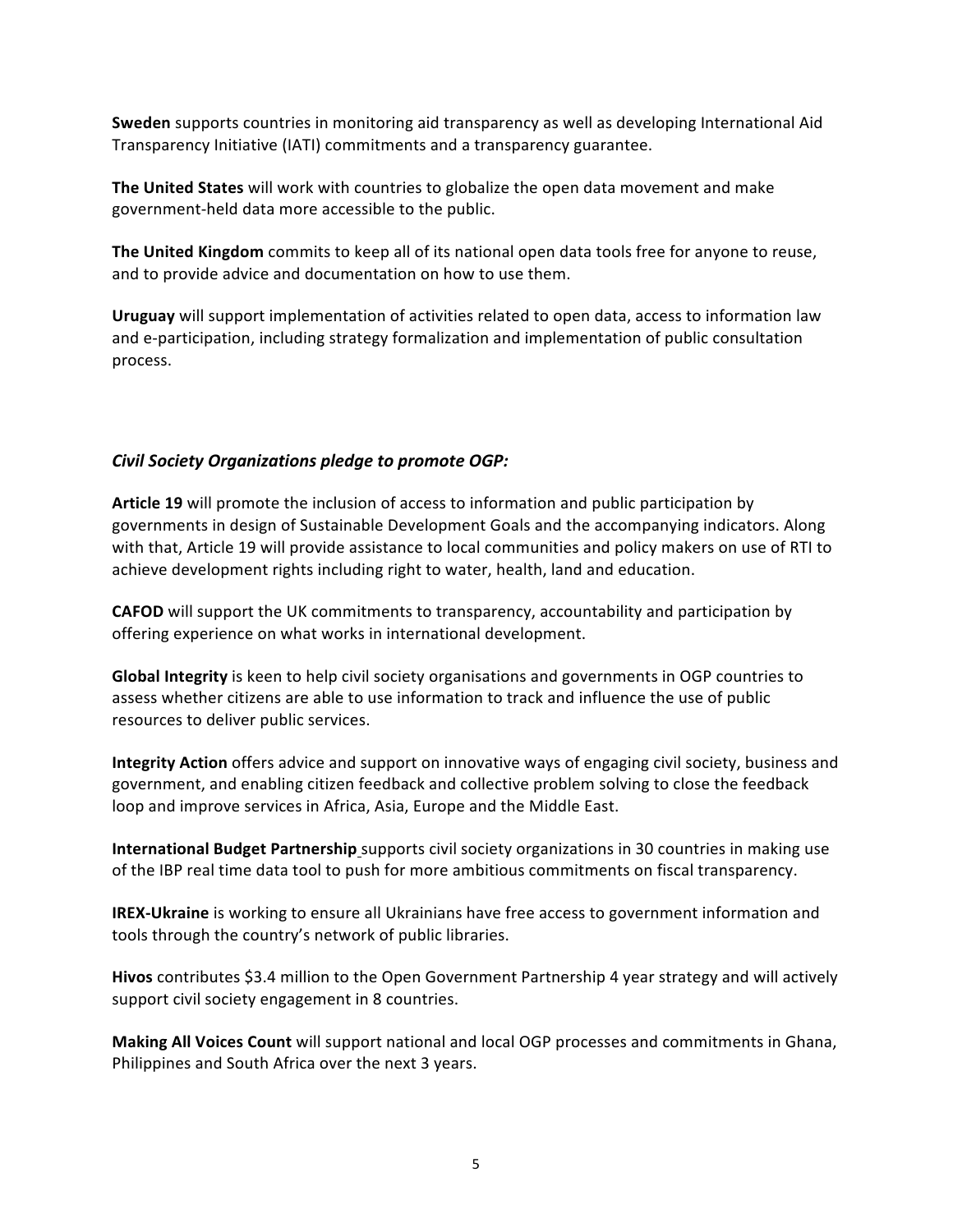**ONE** will work with partners to provide an assessment on the degree to which the information citizens need to follow the money is available, is being used, and is leading to improved service delivery particularly in a small number of African countries.

**Oxfam** will work with its country offices in ten aspiring OGP countries and 36 member countries to engage with local and national OGP processes, especially in Africa.

**Restless Development** will support youth-led accountability initiatives in Ghana, Nepal and Tanzania. 

**Transparency International** pledges to involve more people in open governance activism through its network of anti-corruption activists in 90% of OGP countries.

**Web Foundation** will support the Open Data Working Group's efforts to meet its goals in developing countries to the amount of \$200,000 by 2016.

#### **OGP** Working Groups pledge to provide expertise to OGP countries:

**The Access to Information Working Group** will work towards making the right of access to information a key component of the OGP Agenda and national action plans, and to support ATI commitments.

**The Fiscal Openness Working Group** will support OGP country members to make significant improvements in fiscal transparency, participation and accountability through the adoption and implementation of ambitious commitments, peer-learning, and technical assistance.

The Legislative Openness Working Group will support the engagement of legislatures in the creation, implementation, and oversight of action plan commitments, and to create opportunities for peer exchange related to legislative openness.

**The Open Data Working Group** will support OGP nations in the adoption and implementation of strong and consistent Open Data principles and practices.

**The Openness in Natural Resources Working Group** is committed to increased understanding of the importance of natural resource governance, with the aim having more and better quality commitments.

#### *OGP Multilateral Partners pledge to support OGP countries:*

**The Asian Development Bank** pledges to convene governments, civil society and other actors to foster learning and innovation across countries.